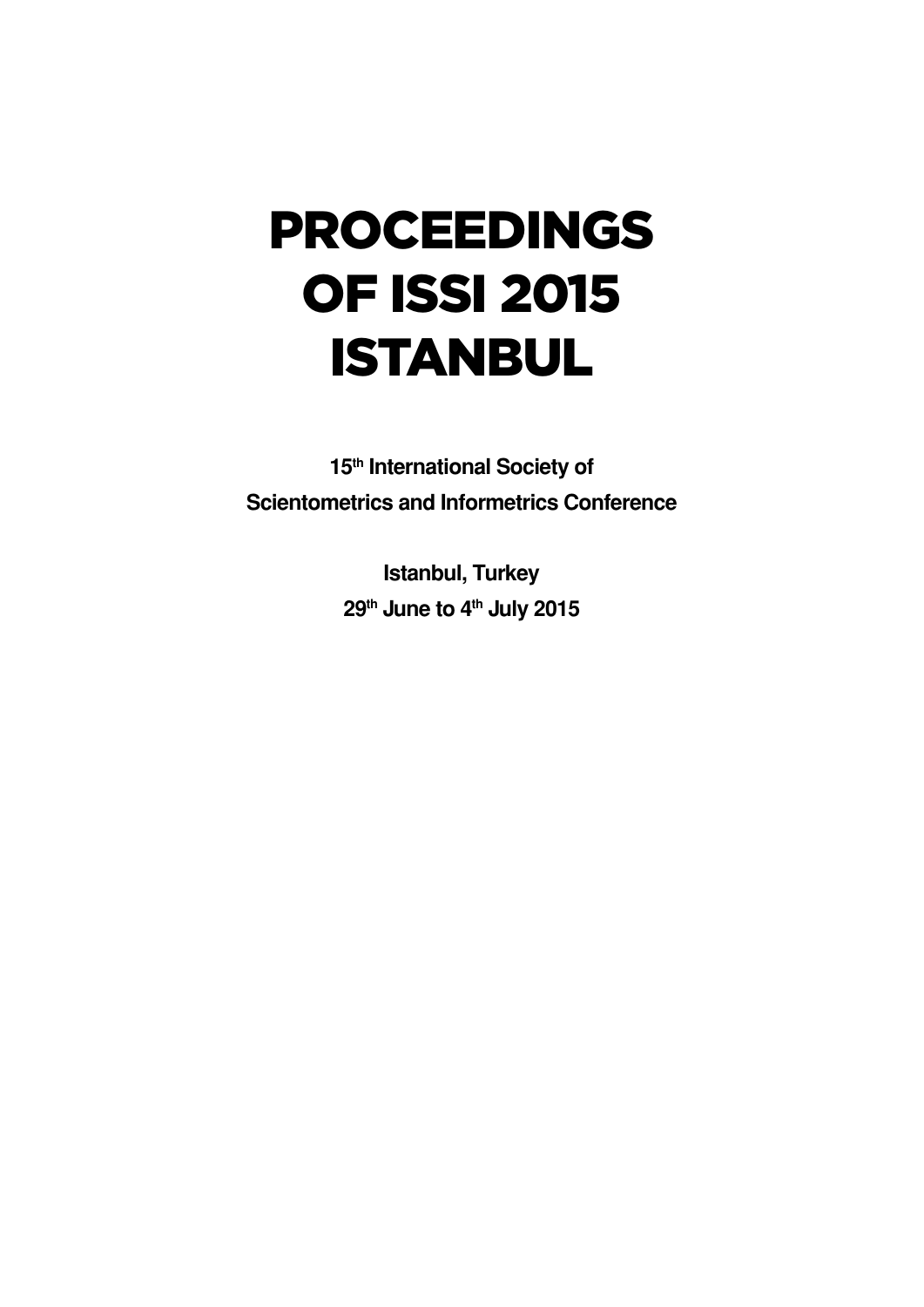# **Editors**

Albert Ali Salah, Yaşar Tonta, Alkım Almıla Akdağ Salah, Cassidy Sugimoto, Umut Al

## **Partners**

Boğaziçi University, Turkey Hacettepe University, Turkey TÜBİTAK ULAKBİM, Turkey

### **Sponsors**

Thomson Reuters Springer EBSCO Information Services, USA Emerald Elsevier B.V.

Boğaziçi University Cataloging –in-Publication Data Proceedings of ISSI 2015 Istanbul: 15th International Society of Scientometrics and Informetrics Conference, Istanbul, Turkey, 29 June to 3 July, 2015 / editors Albert Ali Salah, Yaşar Tonta, Alkım Almıla Akdağ Salah, Cassidy Sugimoto, Umut Al.

1275 p.; 29 cm. ISBN 978-975-518-381-7 ISSN 2175-1935 1. Bibliometrics - Congresses. 2. Information science - Congresses. 3. Communication in science - Congresses. 4. Scientific literature - Congresses. Z669.8|b.I58

Printed at the Boğaziçi University Printhouse First Printing: June 2015

Boğaziçi Universitesi, ETA B Blok, Zemin Kat, Kuzey Kampüs, İstanbul / TÜRKİYE Tel ve Fax: (90) 212 359 44 06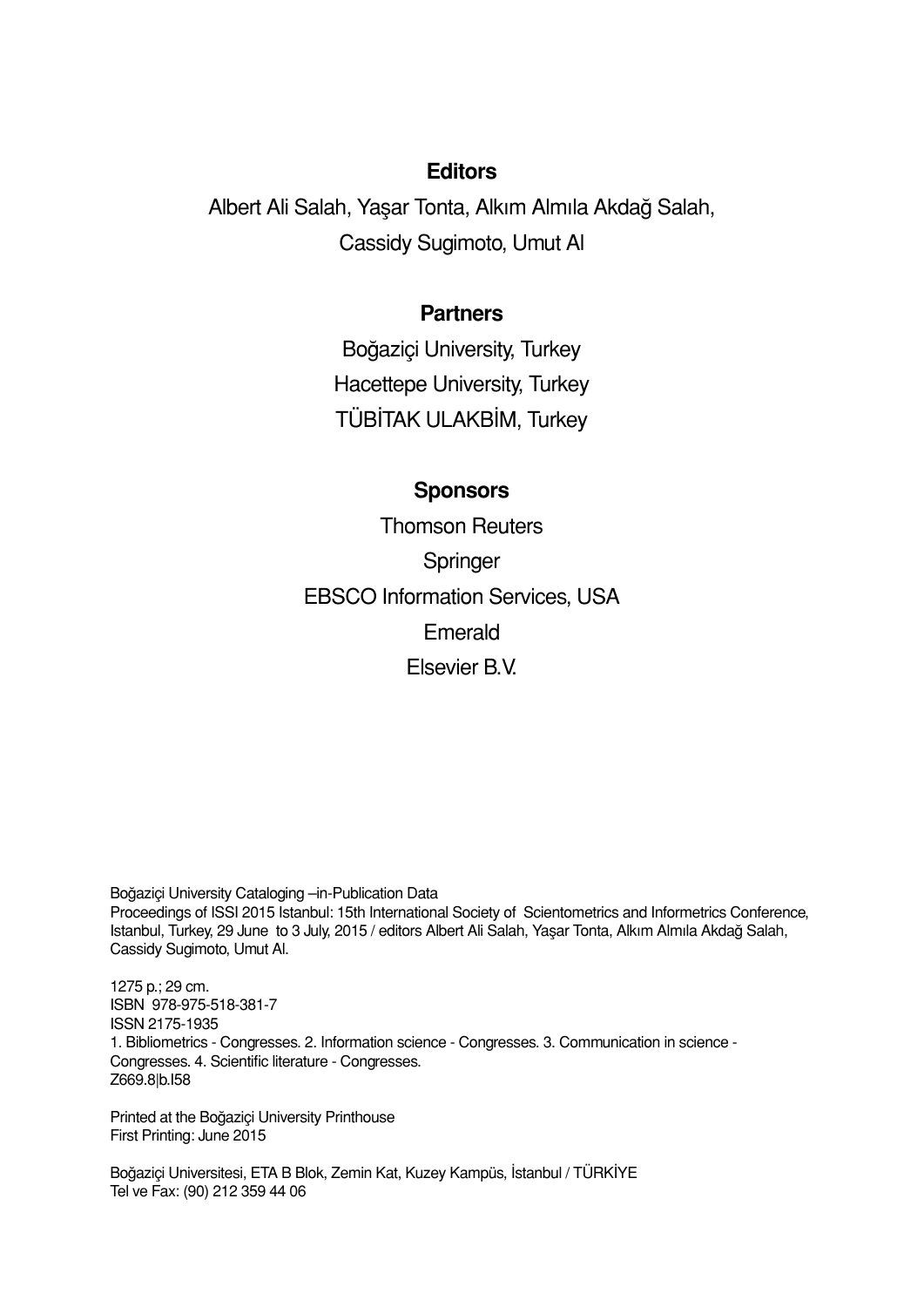# The Evaluation of Scholarly Books as a Research Output. Current Developments in Europe

Elea Giménez-Toledo<sup>1</sup>, Jorge Mañana-Rodríguez<sup>1</sup>, Tim Engels<sup>2</sup>, Peter Ingwersen<sup>3</sup>, Janne Pölönen<sup>4</sup>, Gunnar Sivertsen<sup>5</sup>, Frederik Verleysen<sup>6</sup> and Alesia Zuccala<sup>7</sup>

*{elea.gimenez, jorge.mannana}@cchs.csic.es*

<sup>1</sup>Centro de Ciencias Humanas y Sociales, ÍLIA Research Group, CSIC, Albasanz Street, 28037, Madrid (Spain)

*2 tim.engels@uantwerpen.be*

Centre for R&D Monitoring (ECOOM), Faculty of Political and Social Sciences, University of Antwerp, Middelheimlaan 1, B-2020 Antwerp (Belgium); Antwerp Maritime Academy, Noordkasteel Oost 6, B-2030 Antwerp (Belgium)

3 clb798@iva.ku.dk*, <sup>7</sup> spl465@iva.ku.dk* 

<sup>3, 7</sup>Royal School of Library and Information Science, University of Copenhagen (Denmark)

*4 janne.polonen@tsv.fi* Publication Forum, Federation of Finnish Learned Societies, Snellmaninkatu 13, 00170 Helsinki (Finland)

*5 gunnar.sivertsen@nifu.no*

NIFU Nordic Institute for Studies in Innovation, Research and Education, PO Box 5183 Majorstuen, 0302 Oslo (Norway)

*6 frederik.verleysen@uantwerpen.be* 

Centre for R&D Monitoring (ECOOM), Faculty of Political and Social Sciences, University of Antwerp, Middelheimlaan 1, B-2020 Antwerp (Belgium)

#### **Abstract**

The relevance and value of books in scholarly communication from both sides, the scholars who chose this format as a communication channel and the instances assessing the scholarly and scientific output is undisputed. Nevertheless, the absence of worldwide comprehensive databases covering the items and information needed for the assessment of this type of publication has urged several European countries to develop custom-built information systems for the registration of books, weighting procedures and funding allocation practices enabling a proper assessment of books and book-type publications. For the first time, these systems make the assessment of books as a research output feasible. This paper resumes the main features of the assessment systems developed in five European countries / regions (Spain, Denmark, Flanders, Finland and Norway), focusing on the processes involved in the collection and processing of data on books, weighting, as well as their application in the context of research funding assessment.

#### **Conference Topic**

Science policy and research assessment and/or University policy and institutional rankings

#### **Introduction**

Scholarly books are key for the communication of research outputs in Social Sciences and Humanities (Hicks, D., 2004; Thompson, 2002; Engels, Ossenbklok & Spruyt, 2012). At the same time, performance-based assessment and funding allocation systems, as well as evaluation exercises at an individual level are widespread throughout Europe, affecting all instances of universities and research institutions (Hicks, D., 2012; Frølich, N., 2011). Despite developments such as Book Citation Index (Adams & Testa, 2011) there still exist a clear need for comprehensive databases collecting 'quality' indicators for books and book publishers. Quality in books is a multi-faceted concept and translating it into indicators is a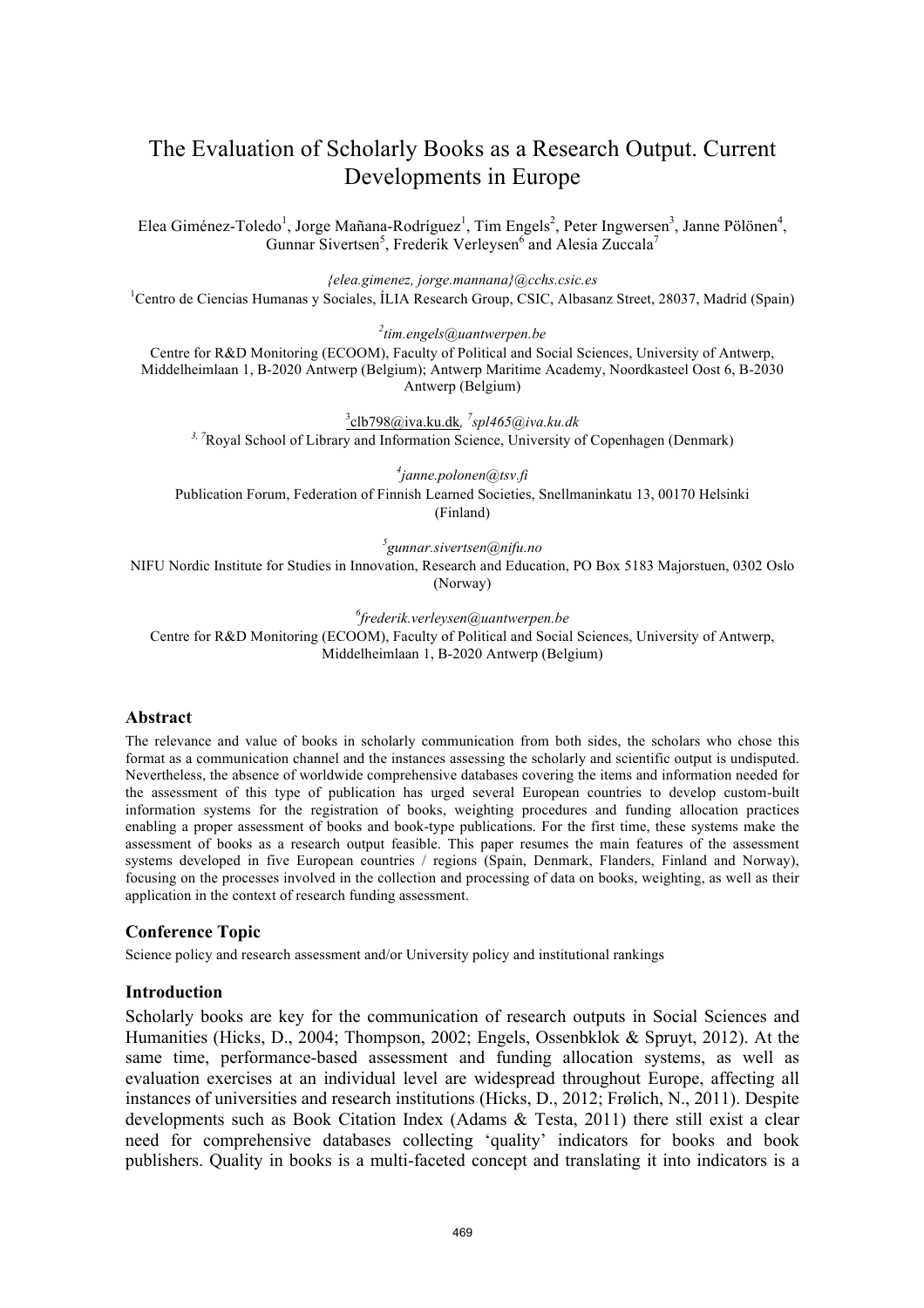difficult task, in many occasions closely oriented to the specific research and assessment policies of each country. This diversity at the policy level is matched by an intrinsic heterogeneity of scholarly books themselves (e.g. disciplines, languages, formats, peer review and other editorial standards, etc.). In the past, the vast variety of books has made their reliable and comprehensive registration notoriously difficult and, consequently, their inclusion in research assessments unrewarding. By introducing the information systems presented in this paper, five European countries/regions have sought to redress the balance.

#### **Objectives**

The aim of this paper is to compare different approaches for assessing books across Europe. To do so, the context of each assessment exercise -where books evaluation occurs- is presented. The existence of valid peer review processes, the prestige of book publishers or the division in tiers according to the quality of the communication channel and the specific features of each discipline are some of the elements on which Spain, Denmark, Flanders, Finland and Norway have developed assessment systems for books. These developments are the result of applied research and also the object of a research-in-progress. This paper summarizes the main features of the current registration and assessment systems developed in the five countries in their present state. After a detailed discussion of each system, preliminary conclusions are presented, as well as a perspective on possible future developments.

#### **Results**

#### *Scholarly Book's evaluation practices at the micro level*

#### *Spain*

Scholarly books are taken into account in various assessment processes on the research outputs of scholars. As an example, both ANECA and CNEAI (Spanish assessment agencies) include various aspects of books and book publishers among their assessment criteria at the individual level. One of them is the prestige of the publisher (the latest, being CNEAI Resolution of November 26, 2014, but included as quality criteria various years backwards). Given the lack of specific data on the prestige of book publishers, the Research Group on Scholarly Books (ÍLIA) at CSIC developed Scholarly Publishers Indicators (SPI) on the grounds of the research conducted in previous years (Giménez-Toledo & Román Román, 2009). SPI ranks the perceived prestige of book publishers in the social sciences and humanities (SSH), both Spanish and non-Spanish, according to the scores resulting from an extensive survey to Spanish lecturers, researchers and scholars specializing in all fields of SSH. The system is based on more than 3,000 usable responses in 2012 and almost 3,000 in 2013. The responses are given to the question of which are the first, second or third (and from first to tenth in the 2013 edition) most prestigious book publishers in the responder's field; only specialists with positive assessment of their research are susceptible of being included among the respondents. Once collected, the responses are summarized using a simple weighting algorithm based on the share of scores in each position  $(1<sup>st</sup>, 2<sup>nd</sup>, etc.).$  The results are summarized in an indicator: ICEE. This indicator serves as a ranking item, both at the general level and specifically for each discipline, since the assigned weights are related to each discipline's distribution of scores (Giménez-Toledo, Tejada-Artigas & Mañana Rodríguez, 2012). The weighting procedure involves no arbitrary intervention from its designers and permits certain normalization per discipline. The ranking is publicly available at (http://ilia.cchs.csic.es/SPI/) and the users can access both discipline-level and general rankings for Spanish and non-Spanish publishers.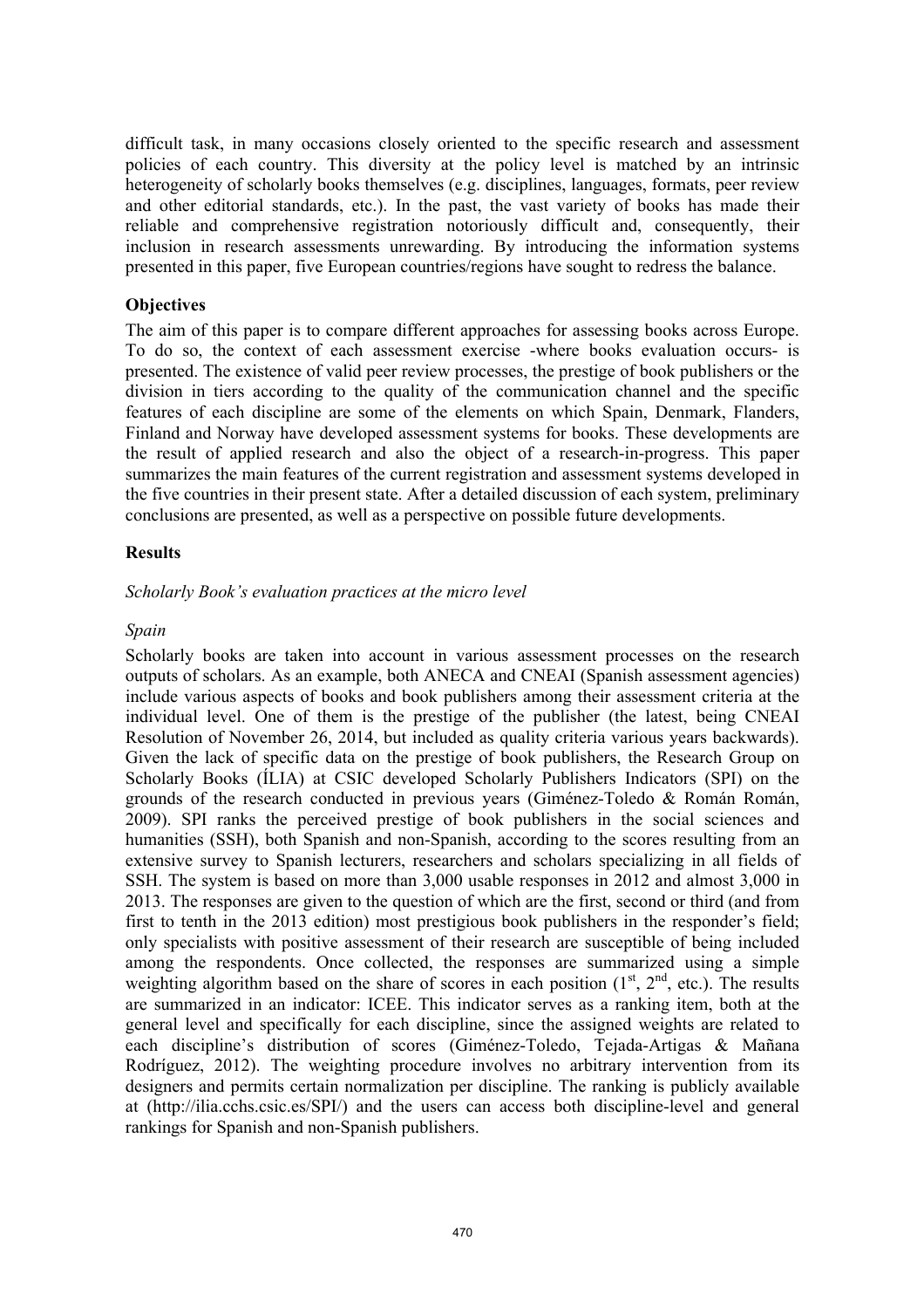The main advantage of this system is the wide population on which it is based (more than 11,000 experts), while the main disadvantage lies in the difficulty to control for possible bias in the surveying process. The ranking was first used for assessment purposes in 2013 and is increasingly being included in the current evaluation framework as a reference for the assessment of SSH books and book chapters, together with other criteria. It is important to note that SPI is a reference tool for assessment exercises. It is meant to inform, not to perform, the research evaluation.

SPI also includes interactive charts as well as a 'specialization profile' of publishers obtained from the DILVE database (collecting the editorial production of Spanish publishers). Specialization is a point where evaluation agencies may focus their attention. In progress is the research into the use of different peer review systems with the use of surveys to book publishers as well as information about the transparency of their websites. These are qualitative indicators which aim is to serve as supporting information in the assessment processes.

#### *Book's evaluation practices at meso or macro-level*

#### *Denmark*

The performance indicator model (BFI/BRI, the Bibliometric Research Indicator) was started up in 2009. For each year 68 groups of academics selected by the Danish Research Agency from the Danish universities list all available knowledge resources and assign points to peer reviewed journals, publishers and conferences that publish scientific material authored by Danish academics from the previous year. Each of the 68 groups represents an academic field or specialty. The bibliometric research indicator takes into account published peer reviewed research and review articles, monographs as well as anthology and proceedings papers published by the Danish research institutions, which provide the input metadata for the system. In the period 2008–2012 proceedings (and anthology) papers were assigned .75 points. Journal articles received 1.0 point in Level 1 journals and 3.0 points in Level 2 journals, i.e. the leading journals of a field as judged by the relevant researcher group and covering maximum 20% of the field journal output. From 2013 proceedings papers and articles receive similar points as journal articles, depending on the level of the conference or publisher, as assessed by the relevant academic group. Monographs are assessed according to two publisher levels, Level 1 (5 points) and Level 2 (8 points). Anthology papers and chapters receive 0.5 and 2 points depending on publisher level. For each document the points are fractionalized (min 0.1) according to number of collaborating universities, including non-Danish universities. The model encourages collaboration by multiplying the institutional fraction by 1.25. The previous year's cumulated points per university is used to distribute a substantial portion (in 2013 it was 25%) of public basic research funding among the universities the following year. Only the cumulated results are publicly available per university and major academic area, such as the Humanities, Social Sciences, Natural Sciences or Medicine/Health sciences via the Danish Research Agency's web page (https://bfi.fi.dk/). The intermediate or more detailed publication point distributions and document lists per unit and department will be publicly accessible from 2015. This is in difference to Norway where no multiplication of fractions takes place and all the documents and their point assignments are transparent as well as publicly accessible through an open access database. In the Finnish system and in Belgium the Flemish BOF-key applies whole counting at the institutional level (Debackere & Glänzel, 2004; Engels, Ossenblok & Spruyt, 2012). The output of the Danish BRI system can, as a spin-off, be used for assessment purposes. See also Ingwersen & Larsen (2014).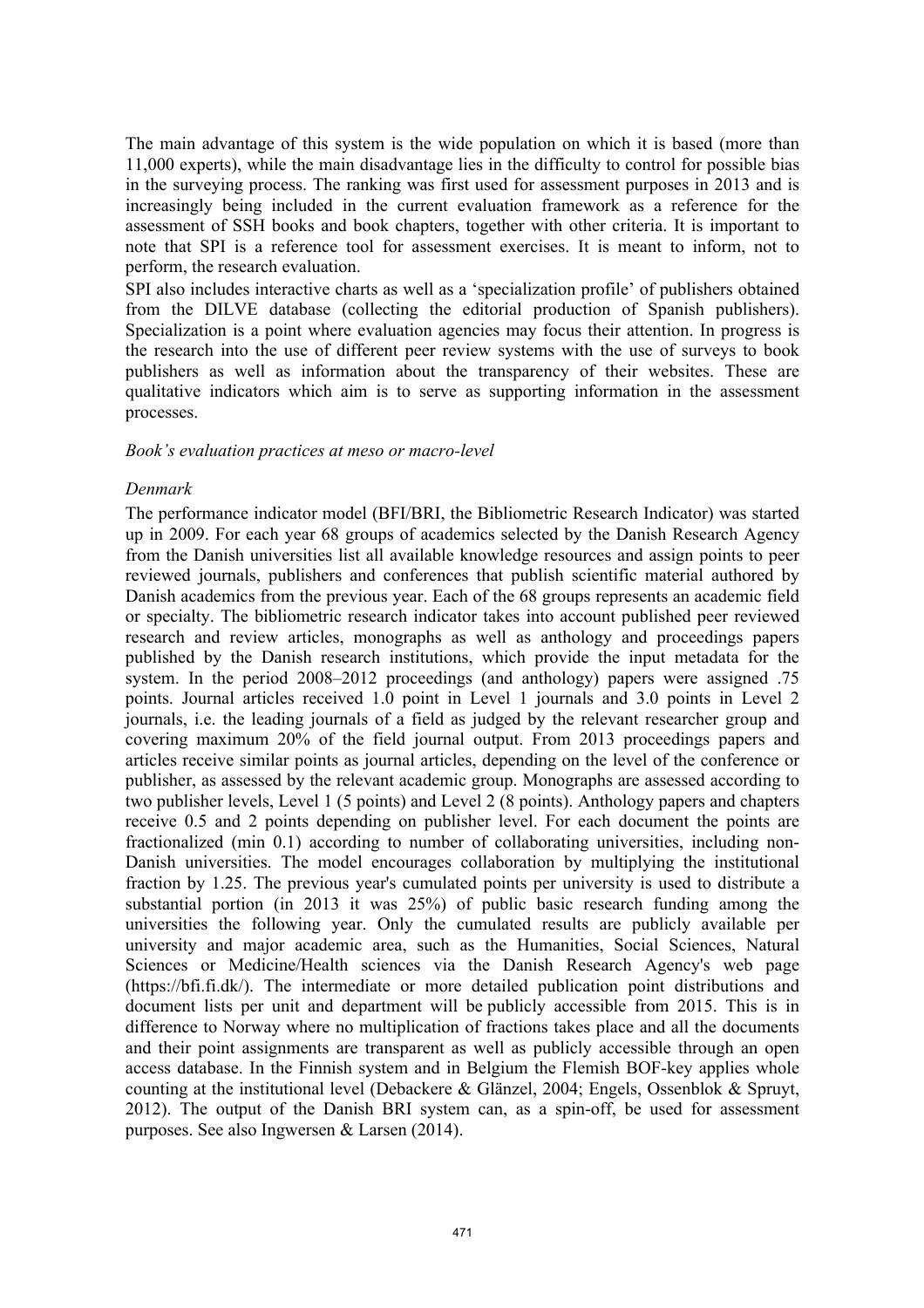#### *Flanders (Belgium)*

The Flemish Academic Bibliographic Database for the Social Sciences and Humanities ('Vlaams Academisch Bestand voor de Sociale en Humane Wetenschappen', or VABB-SHW) has been developed to allow for the inclusion of the peer reviewed academic publication output in the Social Sciences and Humanities (SSH) in the regional performancebased research funding model. As such, in 2015 the VABB-SHW accounts for 6.62% of the University Research Fund (or BOF), distributing over 150 million euro per year over the five universities. As the BOF-key is also re-used for the distribution of other research funding, the actual impact of the VABB-SHW is even greater. In a secondary role, the VABB-SHW supports research assessments at various levels. As all information in the VABB-SHW is available to both the universities and the Flemish national science foundation (FWO), data is harvested and integrated into each institution's repository. In a third role, the VABB-SHW's comprehensive publication coverage (peer reviewed or otherwise) allows for in-depth research on publication practices in the SSH (Engels, Ossenblok, & Spruyt, 2012; Verleysen, Ghesquière, & Engels, 2014). The database covers the comprehensive publication output of academic research in 16 SSH disciplines and 3 general categories. Three types of book publications are included: 1° monographs, 2° edited books, 3° book chapters, weighted 4, 1 and 1 for the funding model, respectively. Journal articles also receive a weight of 1 and proceedings papers a weight of 0.5. No prestige levels are distinguished. For funding calculation, a ten-year timeframe is used. For research purposes, coverage extends back to the year 2000. For books, four aggregation levels are in use: 1° publisher names (as collections of ISBN-roots), 2° book series, 3° books published in Flanders and labeled as Guaranteed Peer Reviewed Content (GPRC-label (Verleysen & Engels, 2013), and 4° individual books identified as peer reviewed by the Authoritative Panel ('Gezaghebbende Panel' or GP, a committee of full professors installed by the government and responsible for decisions regarding the content of the VABB-SHW). The information system is fed through a yearly upload (May  $1<sup>st</sup>$ ) of all SSH publications from the two preceding years newly registered in the five universities' academic bibliographies. Data is managed at the Flemish Centre for R&D monitoring (ECOOM), University of Antwerp, through its custom-built Brocade library services (http://en.wikipedia.org/wiki/Brocade\_Library\_Services). Each individual publication receives a unique identifier, contributing to maximum granularity and reliability of the data both for funding calculation as well as for retrieval and research. Consolidation processes making use of algorithmic identification allow a systematic de-duplication of records that are submitted more than once. Publications are identified algorithmically at the publisher, series or journal level by their ISBN-prefix or ISSN. Each year all new publishers, series, books and journals are classified by the Authoritative Panel as peer reviewed and presenting new content (or not). At the public interface www.ecoom.be/en/vabb, online access is provided to the database itself, lists of publishers, journals and series, explanation of procedures, FAQ's, and background information.

#### *Finland*

In Finland, the use of publications in the performance based funding model is based on two components: the publication metadata consisting of the entire output of universities, and a quality index of outlets. Universities have their own registries of publications, including peerreviewed and non-peer-reviewed articles in journals, conferences and anthologies, as well as monographs. Universities report their publication data, with full bibliographic details, once a year to the ministry of education and culture (Puuska 2014). The publication data is processed (including deduplication) at CSC - IT Centre for Science, which is a company owned by the ministry. The bibliographic details of publications are matched against the list of serials, conferences and book publishers classified in three quality levels by 23 expert panels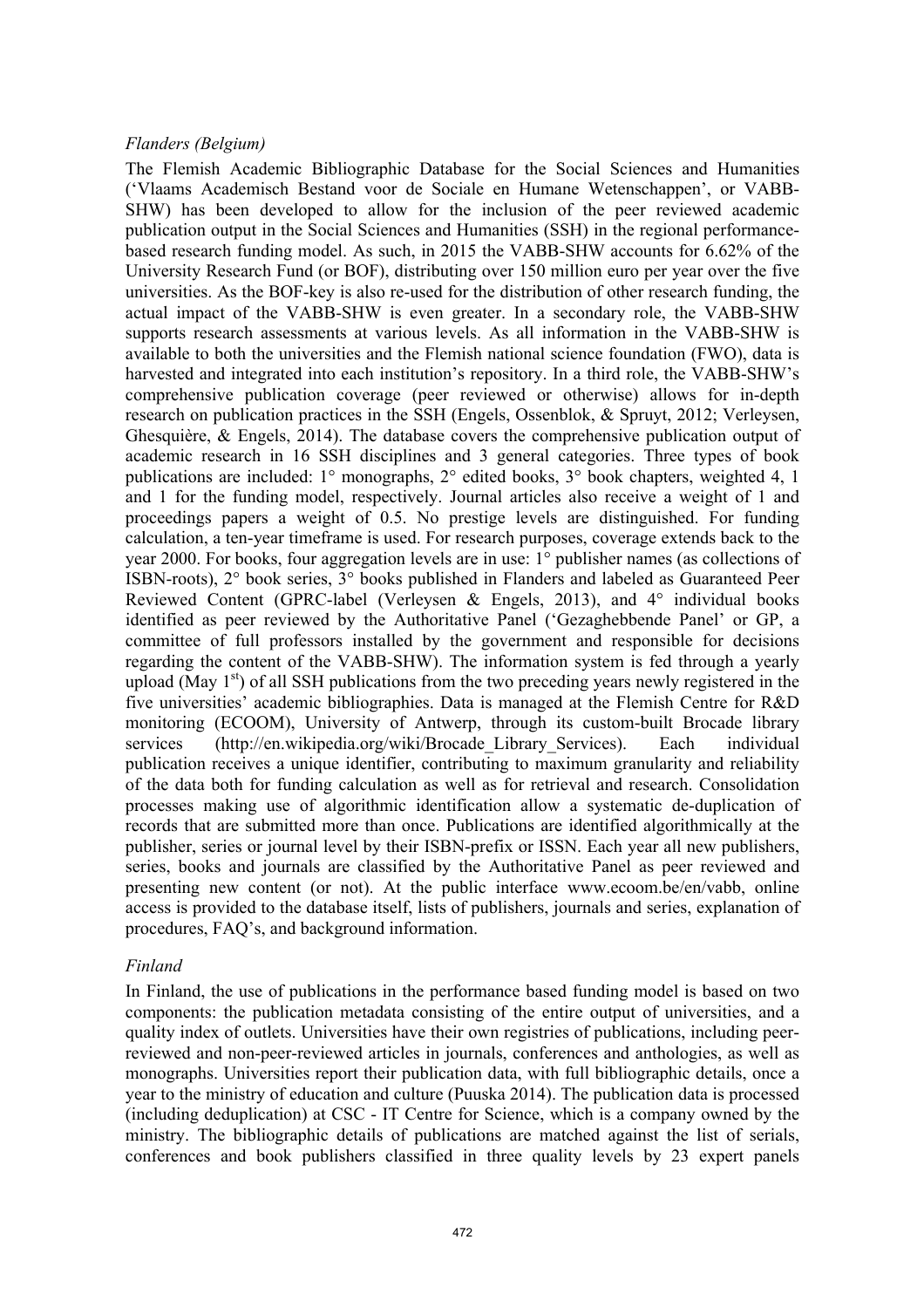coordinated by the Federation of Finnish Learned Societies (FFLS). This quality index of outlets is called Julkaisufoorumi (JUFO) -luokitus (Publication Forum Classification). The universities' publication metadata collected by the ministry is known as OKMjulkaisuaineisto (MinEdu publication data).

In the Publication Forum classification, published for the first time in 2012, the level 2 comprises 20 % of the leading serials and conferences and 10% of the leading book publishers (Auranen & Pölönen, 2012). Most peer-reviewed outlets belong to the level 1, and those that fail to meet the criteria of scientific publication channel are listed as the level 0. For serials there is also a level 3, in which are classified 25% of the level 2 titles, but in the funding model it is not differentiated from the level 2. Updated classifications have been published in the beginning of 2015. In the new classification, as in Denmark, the level 2 serials and conferences comprise at most 20% share of the world production of articles in each panel's field. The level 3 was added also for book publishers. The new classifications will be applied on articles and books published in 2015. The classification of book publishers is used specifically to determine the level of monographs and articles in anthologies when the publication does not come out in a book series or the series has not been classified. The main rule is that the Finnish book series are classified, while those of foreign book publishers are not classified separately.

In the current funding model for 2015 and 2016, which still uses the 2012 Publication Forum classifications, 13% of all budget-funding is allocated on basis of publications (Ministry of Education and Culture, 2014). The peer-reviewed articles in journals, conferences and anthologies published in the level 0 channels will have the weighting coefficient 1, those of the level 1 have the coefficient 1.5, and for the level 2 and 3 channels the coefficient is 3. The weighting coefficient of non-peer-reviewed (scholarly, professional and general public) articles is 0.1 regardless of outlet. Weighting coefficient of peer-reviewed monographs is four times higher than that of articles: 4 in the level 0, 6 in the level 1, and 12 in the level 2. For non-peer-reviewed monographs, as well as all edited volumes, the weight is 0.4. There is no fractionalization of co-publications at the institutional or author level. The Ministry has instituted a working-group to determine the weights and calculation method of publications used in the funding model from 2017 onwards.

The MinEdu publication data, which covers Finnish universities output since 2010, is openly available through Vipunen-portal (www.vipunen.fi) for statistics, as well as Juuli-portal (www.juuli.fi) for browsing the publication information. The quality index of outlets is openly available on the Publication Forum website (www.tsv.fi/julkaisufoorumi).

#### *Norway*

The Norwegian model (Sivertsen, 2010; Sivertsen & Larsen, 2012) consists of three main elements: 1) A national database containing comprehensive and unified bibliographic metadata for the peer reviewed literature in all areas of research; 2) a publication indicator making field-specific publishing traditions comparable in the same measurement; and 3) a performance based funding model.

The national database is called CRISTIN (Current Research Information System in Norway). It is shared by all research organizations in the public sector: universities, university colleges, university hospitals, and independent research institutes. The institutions provide qualityassured and complete bibliographic about articles in journals and series (ISSN), articles in books (ISBN), and books (ISBN) that can be included according to a definition of peerreviewed scholarly literature.

The indicator is based on a division of publication channels (journals, series, book publishers) in two levels: level 1 and level 2. Level 2 contains the most selective international journals, series and book publishers and may not contain more than 20 per cent of the publications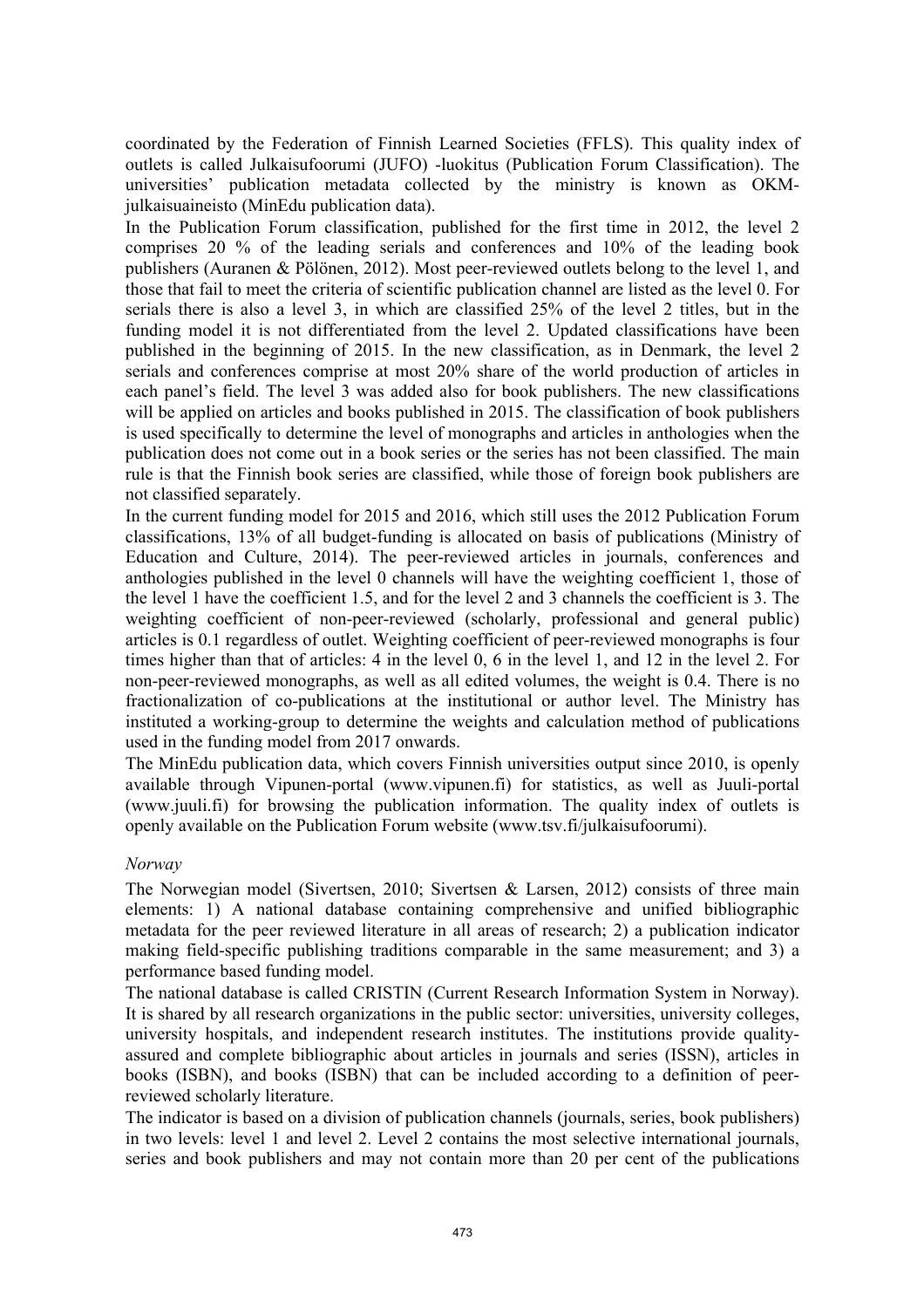worldwide in each field of research. Articles in journals and series are given 1 point on level 1 and 3 points on level 2. Articles in books (with ISBN only) are given 0.7 1 points on level 1 and 1 point on level 2. Monographs are given 5 points in level 1 and 8 points on level 2. The points are fractionalized in the level of institutions according to the institution's share of contributing authors.

Although less than two per cent of the total expenses reallocated by the use of the indicator in Norway, it has attracted a lot of attention among researchers and resulted in increased productivity (Aagaard et al., 2014).

#### **Conclusions**

One of the first conclusions which stand out is the lack of use of citation metrics in any of the five systems. This might be the result of a lack of fit, lack of acceptance or the irrelevance as a quality indicator for books of the traditional measures for journals. Another element is the incomprehensiveness for many scholarly fields of the current citation indexes. Equally remarkable is the clear convergence as regards criteria and procedures among the Nordic countries and Flanders, not only in the registration of books, but also in the funding and/or assessment policies making use of book data. For assessments, in Northern Europe data is used mainly at the institutional level, despite its collection and registration being nationally coordinated in the context of a performance-based research funding system. This is clearly not the case for Spain, where data is used for assessments at the individual level, while university budgets are not calculated in a performance-based, centralized system. Also, the different policies show great divergences regarding the much higher weight given to scholarly books in the Nordic systems, while in Spain the tendency is just the opposite (more weight is given to papers than is to books). It is also remarkable that the most frequently used aggregation level is that of book publishers, although in the case of Flanders the Guaranteed Peer Reviewed Content-label allows for the inclusion of individual books in the regional system as well, while Finland currently counts with a Peer Review Mark similar to the already mentioned, making feasible that possibility. This involves that the expected coherence in the practices underlying to the concept of quality is sufficient at the level of book publishers, since the congruent use of this level of aggregation (from which the positioning in tiers of each individual contribution is derived) is common to all systems analyzed. Nevertheless, future developments may well see a stronger interest in the registration of book data at lower aggregation levels as well (e.g. that of the book series), as this evidently implies a more finegrained approach to the comprehensive registration and the validation in assessments of books. In Spain, that specific level of aggregation (book series) is the object of a current initiative by UNE (University Presses Union) in collaboration with three research teams.

Finally, it will be interesting to see whether the on-going internationalization of research and the growing collaboration between scholars worldwide will contribute to a greater harmonization at the European level of the assessment systems for books and book publishers. Such developments could indeed provide scholars with new opportunities to assert the (often under-rated) value of their books, although some hypotheses regarding the role of the book in the scholarly communication shall be addressed in the close future.

#### **Acknowledgements**

This research is partially the result of the project 'Evaluación de editoriales científicas (españolas y extranjeras) de libros en Ciencias Humanas y Sociales a través de la opinión de los expertos y del análisis de los procesos HAR2011-30383-C02-01 (Ministerio de Economía y Competitividad. Plan Nacional de I+D+I).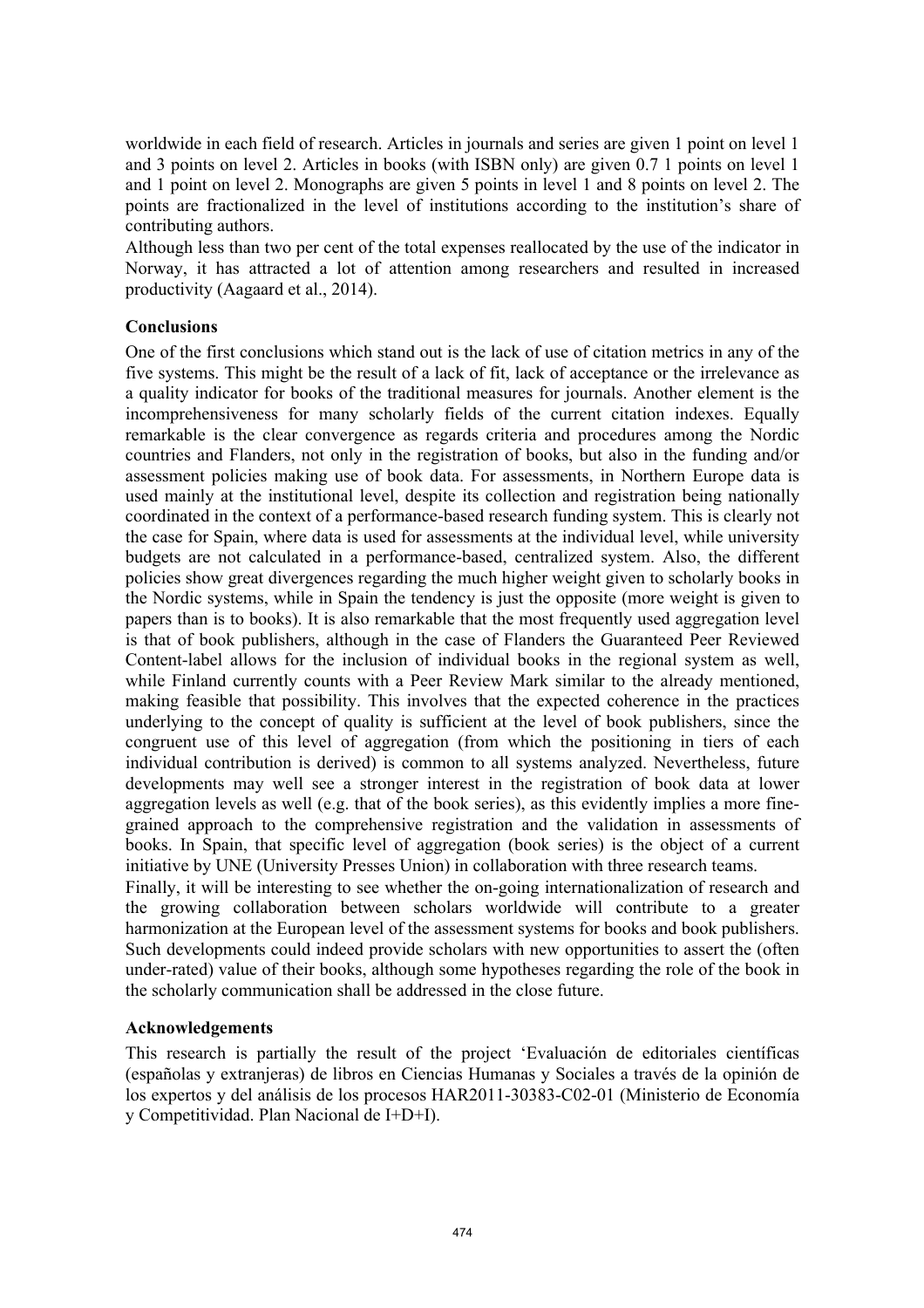| <b>ITEM</b>                                                      | <b>SPI</b>                                                                                                                                                                                                             | BFI/BRI*                                                                                                                                                                                                                                                 | <b>VABB-SHW</b>                                                                                                                                                                                            | MinEdu Data/JUFO                                                                                                                                                                                                                                                             | <b>CRISTIN</b>                                                                                                                                                                                                                              |
|------------------------------------------------------------------|------------------------------------------------------------------------------------------------------------------------------------------------------------------------------------------------------------------------|----------------------------------------------------------------------------------------------------------------------------------------------------------------------------------------------------------------------------------------------------------|------------------------------------------------------------------------------------------------------------------------------------------------------------------------------------------------------------|------------------------------------------------------------------------------------------------------------------------------------------------------------------------------------------------------------------------------------------------------------------------------|---------------------------------------------------------------------------------------------------------------------------------------------------------------------------------------------------------------------------------------------|
| Country                                                          | Spain                                                                                                                                                                                                                  | Denmark                                                                                                                                                                                                                                                  | Flanders                                                                                                                                                                                                   | Finland                                                                                                                                                                                                                                                                      | Norway                                                                                                                                                                                                                                      |
| Reasons for<br>its<br>development                                | Assessment at the<br>individual level<br>and research<br>evaluation<br>(unknown uses at<br>institutional level)                                                                                                        | Research funds<br>allocation among<br>universities and<br>measures of research<br>activities at<br>institutional levels.                                                                                                                                 | Inclusion of the peer<br>reviewed scholarly<br>publication output in the<br>regional performance-based<br>research funding model.                                                                          | Funding allocation,<br>research information<br>and quality promotion.                                                                                                                                                                                                        | Research information<br>and fund allocation in<br>the public sector.<br>National statistics.                                                                                                                                                |
| Object of<br>study/<br>aggregation<br>level                      | Book publishers /<br>specialization from<br>book-level<br>information.                                                                                                                                                 | Book publishers,<br>books and book parts<br>(anthologies); journal<br>articles and<br>proceeding papers.                                                                                                                                                 | Book publishers, book series,<br>GPRC**-labeled books<br>published in Flanders and<br>individual books assessed by<br>the Authoritative Panel.                                                             | Book publishers and<br>monographic series /<br>peer reviewed<br>monographs and<br>articles in books at<br>university level.                                                                                                                                                  | Bibliographic<br>references to all<br>scholarly publications<br>in books, book articles<br>and journal papers.                                                                                                                              |
| Stage                                                            | Already published<br>and applied in<br>assessment.                                                                                                                                                                     | Already published<br>and applied in<br>assessment and<br>funding since 2009.                                                                                                                                                                             | Applied for funding<br>allocation and institution-<br>level assessment since 2010.                                                                                                                         | Published in 2012 and<br>applied in funding<br>since 2015.                                                                                                                                                                                                                   | Applied in assessment<br>and funding since<br>2005.                                                                                                                                                                                         |
| Coverage                                                         | All Spanish and<br>non-Spanish book<br>publishers<br>mentioned by<br>experts in each<br>field.                                                                                                                         | All scholarly<br>publishers worldwide<br>with publications<br>from Danish scholars<br>since 2009.                                                                                                                                                        | The comprehensive peer<br>reviewed publication output<br>of academic research in the<br>Social Sciences and<br>Humanities since 2000.                                                                      | National and<br>international scholarly<br>book publishers and<br>Finnish book series                                                                                                                                                                                        | All scholarly publishers<br>worldwide with<br>publications from<br>Norwegian scholars<br>since 2004.                                                                                                                                        |
| Information<br>feeding the<br>system                             | Survey to experts<br>and book<br>publishers /<br>database analysis.                                                                                                                                                    | Metadata for<br>scholarly<br>publications from all<br>Danish universities.                                                                                                                                                                               | Yearly upload from the<br>academic bibliographies of<br>the five Flemish universities,<br>of all newly registered<br>publications of the previous<br>two years.                                            | Metadata for<br>universities' scholarly<br>publications and new<br>additions suggested by<br>researchers                                                                                                                                                                     | Metadata for scholarly<br>publications from all<br>Norwegian institutions<br>in (CRISTIN).                                                                                                                                                  |
| Information<br>processing                                        | Votes from<br>respondents are<br>summarized in the<br>ICEE indicator.<br>DILVE database is<br>statistically<br>analyzed. Surveys<br>to book publishers<br>are summarized.<br>Done by ILIA<br>research group<br>(CSIC). | <b>Ouality</b> level<br>assessments of<br>publishers and<br>journals by 67 topical<br>peer groups plus a<br>central coordination<br>council, providing<br>authoritative lists<br>from which each<br>publication is<br>assigned a score by<br>the system. | Data input from the<br>universities processed by<br>ECOOM / University of<br>Antwerp Scientific steering<br>and assessment of publication<br>channels by a central<br>Authoritative Panel.                 | In order to assign<br>weight to universities'<br>publications in the<br>funding model, the<br>metadata of<br>publications is<br>collected and matched<br>against the list of<br>serials, conferences and<br>book publishers<br>classified in quality<br>levels by 23 panels. | Input from the<br>institutions of metadata<br>for individual<br>publications is<br>connected to a centrally<br>monitored dynamic<br>register of approved<br>scholarly publication<br>channels (journals,<br>series, and book<br>publishers) |
| Operative<br>results                                             | Ranking of book<br>publisher's prestige<br>/ specialization<br>charts / peer review<br>info.                                                                                                                           | Annual number of<br>publications and<br>number of<br>publication points per<br>university and per<br>larger academic<br>topic.                                                                                                                           | A growing database of<br>125,000 scholarly peer<br>reviewed and other<br>publications. Publicly<br>available lists of assessed<br>book publishers, book series,<br>journals and conference<br>proceedings. | List of quality-<br>classified outlets and<br>database of<br>universities' all<br>publications from 2011<br>that can be analyzed by<br>type, field and outlet.                                                                                                               | A database of so far<br>70,000 scholarly<br>publications that can be<br>analyzed by type, field,<br>language, institution,<br>and publication channel                                                                                       |
| Use for<br>research<br>assessment<br>and<br>aggregation<br>level | Used at the<br>individual level by<br>ANECA and<br>CNEAI, two<br>Spanish assessment<br>agencies.                                                                                                                       | Funding allocation in<br>the following year;<br>Institutional level;<br>also used as<br>promotion or 'extras'<br>factor (local<br>incentive). Individual<br>level in the future.                                                                         | Funding allocation to five<br>universities; support of<br>internal assessments at<br>individual universities, and<br>assessments by the Flemish<br>national science foundation<br>(FWO)                    | Funding allocation to<br>universities; internal<br>assessment and<br>planning at universities<br>(also funding<br>allocation); use for<br>assessment at<br>individual level is<br>discouraged.                                                                               | Funding allocation,<br>stats for field and/or<br>institution research<br>evaluation,<br>administrative<br>information at<br>institutions and annual<br>reports.                                                                             |
| Public<br>availability                                           | Yes (from $2012$ )                                                                                                                                                                                                     | Yes (from $2015$ )                                                                                                                                                                                                                                       | Yes                                                                                                                                                                                                        | Yes                                                                                                                                                                                                                                                                          | Yes (from $2004$ )                                                                                                                                                                                                                          |
| Book / paper<br>weighting                                        | Approx. 1 to 3 (as<br>defined by<br>assessment<br>agencies, but not<br>by SPI)                                                                                                                                         | From 5 to 8 and from<br>0.5 to 2 (anthology<br>items) and from 1 to<br>3.                                                                                                                                                                                | From 4 to 1 and from 1 to 0.5                                                                                                                                                                              | From 0.4 to 12 and<br>from $0.1$ to $3$ .                                                                                                                                                                                                                                    | From 8 to 3 and from 3<br>to $1$ .                                                                                                                                                                                                          |

**Table 1. Comparison of the main features of the information systems for the assessment of books.**

\* BFI/BRI = Bibliometric Forskningsindokator / Bibliometric Research Indicator, \*\*GPRC = Guaranteed Peer Reviewed Content